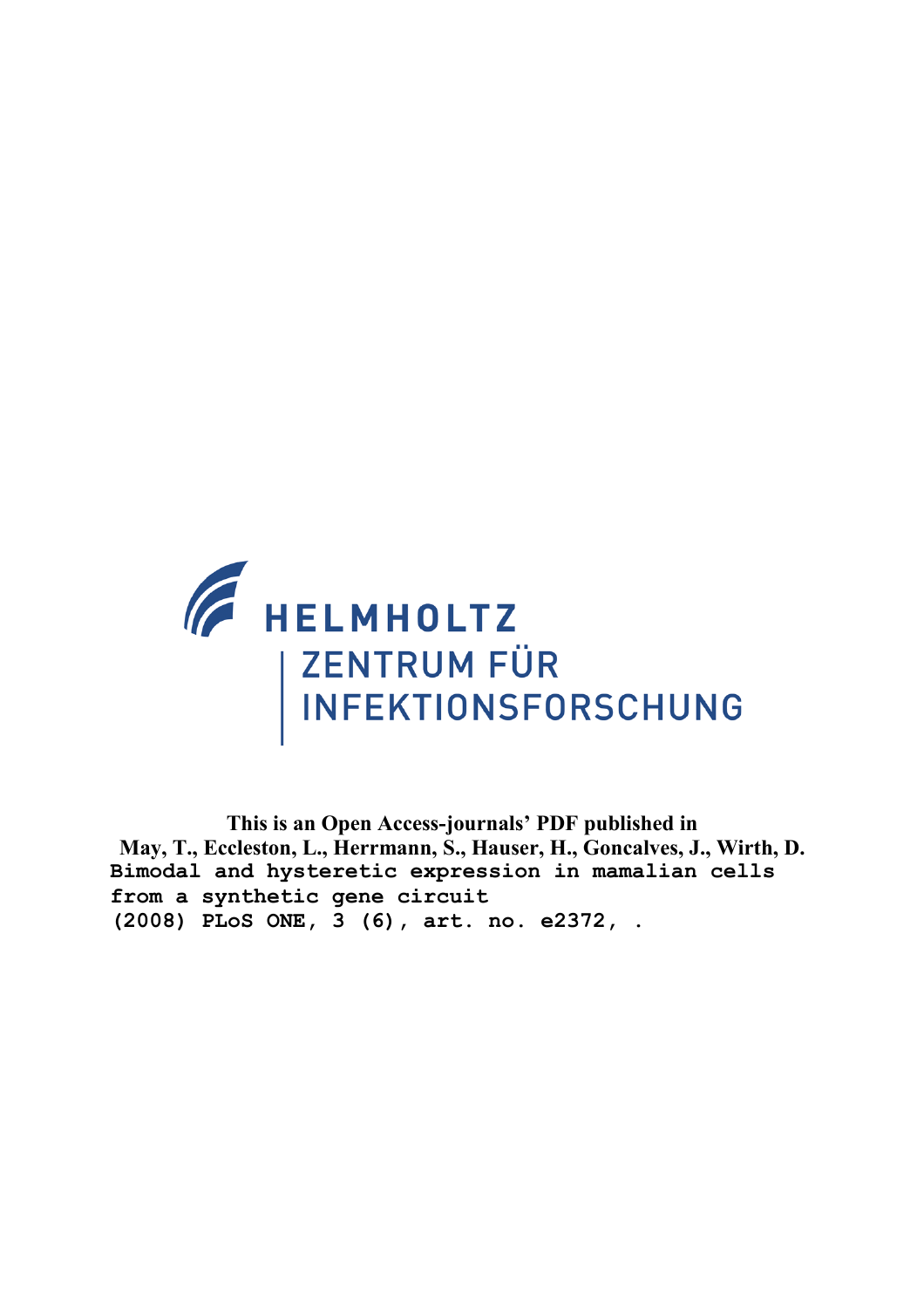# Bimodal and Hysteretic Expression in Mammalian Cells from a Synthetic Gene Circuit

Tobias May<sup>1</sup>, Lee Eccleston<sup>2</sup>, Sabrina Herrmann<sup>1</sup>, Hansjörg Hauser<sup>1</sup>, Jorge Goncalves<sup>2</sup>, Dagmar Wirth<sup>1</sup>\*

1 Department of Gene Regulation and Differentiation, Helmholtz Centre for Infection Research, Braunschweig, Germany, 2 Department of Engineering, University of Cambridge, Cambridge, United Kingdom

# Abstract

In order to establish cells and organisms with predictable properties, synthetic biology makes use of controllable, synthetic genetic devices. These devices are used to replace or to interfere with natural pathways. Alternatively, they may be interlinked with endogenous pathways to create artificial networks of higher complexity. While these approaches have been already successful in prokaryotes and lower eukaryotes, the implementation of such synthetic cassettes in mammalian systems and even animals is still a major obstacle. This is mainly due to the lack of methods that reliably and efficiently transduce synthetic modules without compromising their regulation properties. To pave the way for implementation of synthetic regulation modules in mammalian systems we utilized lentiviral transduction of synthetic modules. A synthetic positive feedback loop, based on the Tetracycline regulation system was implemented in a lentiviral vector system and stably integrated in mammalian cells. This gene regulation circuit yields a bimodal expression response. Based on experimental data a mathematical model based on stochasticity was developed which matched and described the experimental findings. Modelling predicted a hysteretic expression responsewhich was verified experimentally. Thereby supporting the idea that the system is driven by stochasticity. The results presented here highlight that the combination of three independent tools/methodologies facilitate the reliable installation of synthetic gene circuits with predictable expression characteristics in mammalian cells and organisms.

Citation: May T, Eccleston L, Herrmann S, Hauser H, Goncalves J, et al. (2008) Bimodal and Hysteretic Expression in Mammalian Cells from a Synthetic Gene Circuit. PLoS ONE 3(6): e2372. doi:10.1371/journal.pone.0002372

Editor: Andrea Califano, Columbia University, United States of America

Received February 5, 2008; Accepted April 7, 2008; Published June 4, 2008

Copyright: @ 2008 May et al. This is an open-access article distributed under the terms of the Creative Commons Attribution License, which permits unrestricted use, distribution, and reproduction in any medium, provided the original author and source are credited.

Funding: Lee Eccleston would like to thank The MathWorks for their funding through The Math-Works Scholarship. Jorge Goncalves would like to thank the Nuffield Foundation and EPSRC for their support and funding. The work of Tobias May, Hansjörg Hauser and Dagmar Wirth was supported by the Bundesministerium für Bildung und Forschung (BMBF FKZ 0313940), the DFG (WI2648) and the Helmholtz Association (SBCancer). Further support was obtained from EU (Clinigene and FlpFlex (513769)).

Competing Interests: The authors have declared that no competing interests exist.

\* E-mail: dagmar.wirth@helmholtz-hzi.de

# Introduction

To date, most of the synthetic gene networks have been created for bacteria or for lower eukaryotes [1–7]. They were successfully employed to investigate different regulatory networks within these biological systems. A wealth of information could be provided by these studies. To facilitate systems biology based approaches for the elucidation of complex regulatory networks involved in immunology, developmental biology or infection, the development of appropriate synthetic modules as well as their establishment in mammalian cells and animals is indispensable. A thorough understanding and mathematical description of these modules in complex organisms would further pave the way to exploit such circuits within systems biology and also for applications in gene or cell therapy [8].

Pioneering studies demonstrated that the creation of synthetic gene circuits is feasible also in mammalian systems. The designed devices encompassed a toggle switch [9], a hysteretic switch [10] and a time-delay circuit [11]. A major limitation is that the manipulation of mammalian cells is tedious and time-consuming. Especially stable integration of synthetic gene circuits remains a challenge and is up to now only achieved in immortalized cell lines which usually do not or only partially reflect relevant properties of the cells they have been derived of. This can be partially attributed

to the genetic changes which are required to provide unlimited cell growth. To implement synthetic cassettes in primary cells novel tools have to be developed.

Viruses have evolved strategies to efficiently transduce their genetic information to mammalian cells. In particular, adenoviruses, adeno-associated viruses and retroviruses were exploited for their potential to genetically modify mammalian cells [12], For this purpose, non-replicating viral vectors have been developed that can be transduced with the help of packaging cells [e.g. 13, 14]. While non-replicating extrachromosomal vectors (e.g. derived from adenoviruses) remain in an extrachromosomal state they lead to a transient expression in proliferating cells. Retroviral and especially lentiviral vectors are the optimal tools to provide stable integration of expression cassettes into the host's genome and thus guarantee the maintenance of the cassettes in replicating cells. Pseudotyping of lentiviral vectors allow to to transduce a broad range of different cell types from different species. Importantly, they are also capable of infecting slowly or non-proliferating cells and thus are preferential tools for many primary cells including stem cells.

Gene expression patterns in eukaryotes can be classified into two distinct types: graded and bimodal [15]. In the graded pattern, cells respond uniformly to increasing levels of the stimulant. In contrast, in the bimodal pattern, the level of the stimulant affects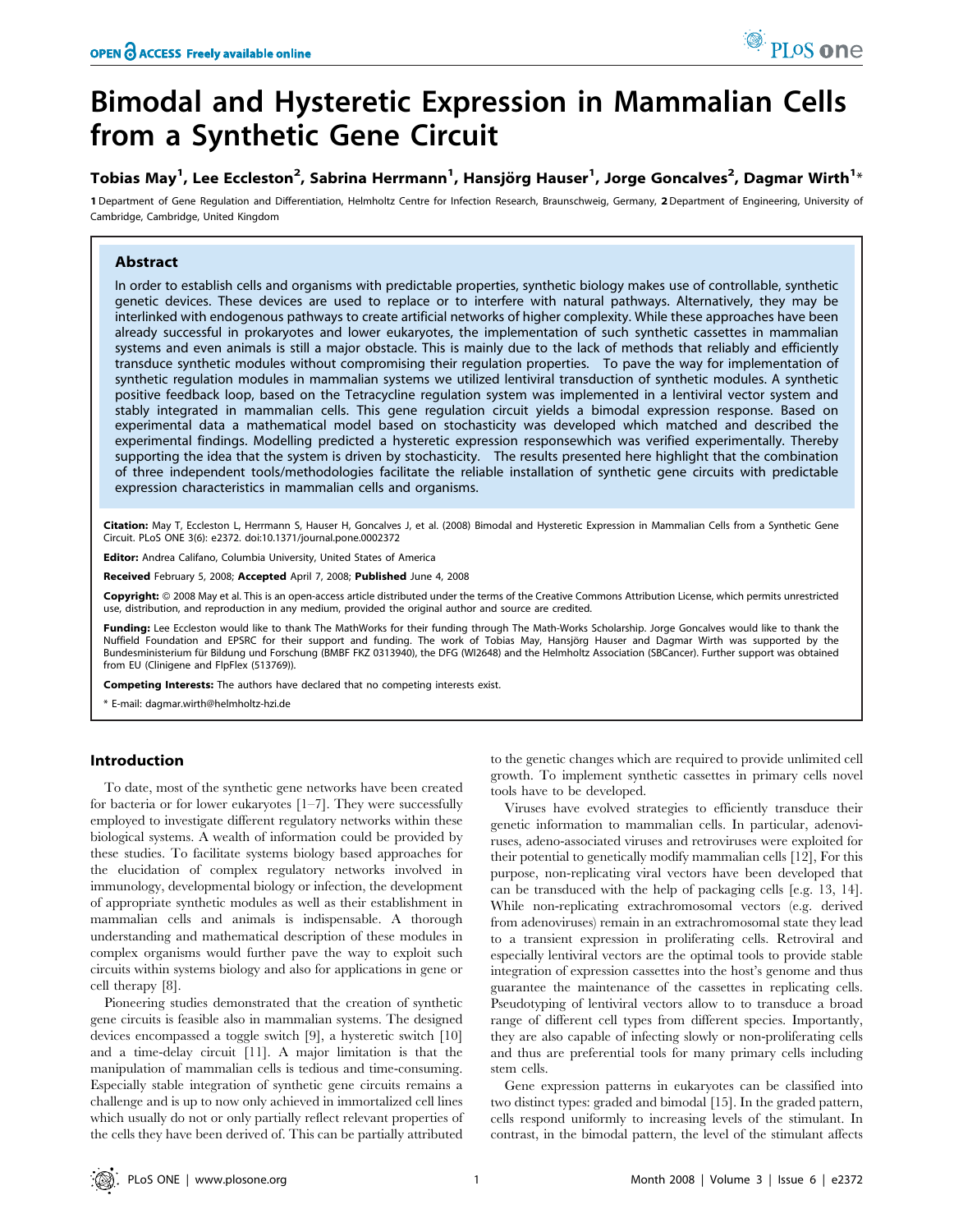only the probability that a gene will be expressed in a given cell; this expression is always ''maximal''. Bistable expression of metabolic genes such as those for galactose utilization in yeast [16] and lactose utilization in E.coli [17] have been shown to result from positive feedback. One prominent example for bistability in eukaryotes is the cell-cycle oscillator, a biochemical system that has been shown to promote irreversible transitions between distinct mitotic and interphase states [18–20]. But also in the immune system the T helper activation is governed by an bimodal expression of the transcription factor NFATc2 which integrates graded T cell receptor activation into a bimodal IL2 expression [21,22].

The bimodal expression mode may lead to multimodal variation in the phenotype of an isogenic cellular culture and in organisms (i.e. differentiation). In genetic networks this confers a memory to past events or environmental changes. Thus, stochasticity is an important feature of many biological processes in mammalian cells. Several means have been described to achieve a bimodal expression pattern. Amongst them are positive feedback loops and mutual repression [23]. As an example, the latter can be accomplished using two interlinked negative feedback loops which create a toggle switch [4,9]. This toggle switch setup was employed in another study as a memory subsystem. This was implemented and used for recording the outputs of a larger DNA-damage sensor network [24]. Bimodal expression was further achieved by employing two opposing transcriptional regulators [25]. Becskei et al. (2001) [26] finally proved that in yeast even a less complex network based on the tet-system can result in a bimodal expression pattern upon gradual increase of the inducer tetracycline.

The aim of this study was to provide and evaluate a strategy to efficiently implement a bimodal synthetic gene circuit in mammalian cells. For this purpose, three different methodologies were exploited. A synthetic positive feedback system resulting in binary expression response was transduced via lentiviral transduction. This combination ensures that the synthetic gene circuit can be installed a broad range of mammalian cells including primary cells. After stable integration into the host cell the synthetic gene circuit displayed a bimodal expression pattern and the resulting experimental data were used to construct a mathematical model. The model followed closely the observed in vivo data and predicted a strong hysteretic response of the positive feedback loop. The in silico data were experimentally verified demonstrating the value of this concerted approach.

#### Results

## Bimodal expression from a lentiviral transduced positive feedback loop

Efficient transduction and long-term stable expression of transgenes is achieved with the help of lentiviral transfer vectors both for basic research and gene therapeutic approaches [27]. Several generations of lentiviral vectors have been developed and allowed to successively reduce viral sequences [28]. These modifications led to higher safety. Importantly, through the deletion of the viral cis-acting regulatory elements (viral promoter, enhancer) the expression pattern is determined by the nature of the transduced expression cassette.

We chose a 3<sup>rd</sup> generation lentiviral vector devoid of any viral promoter elements for transduction of the synthetic expression module. This excluded any interference in between the viral vector backbone and the synthetic gene regulation circuit. A transcriptionally regulated gene circuit based on the Tetracycline(tet) system was implemented in the lentiviral vector. This synthetic module was designed to generate a positive feedback response.

Initiation of the positive feedback loop is achieved by a low basal level of the transactivator rtTA (Fig. 1A). This configuration meets the requirements for a synthetic gene circuit as its regulation is simple and homogenously achievable without any adverse/side effects mediated by the inducer. Secondly, it facilitates rapid induction and repression kinetics as well as multiple cycles of induction and repression. To precisely follow the induction/ repression properties of this gene circuit a destabilized enhanced green fluorescent protein (eGFP) mutant [29] is coregulated, thereby reflecting the transcription of the transactivator. eGFP can be monitored in viable cells and facilitates the monitoring of expression on single cell level e.g. by flow cytometry.

We implemented the autoregulatory expression module in NIH3T3 cells using lentiviral gene transfer. Cell clones were established and expression was monitored on the single cell level by flow cytometry (Data from a representative clone is shown.). Increasing concentrations of the inducer were applied to investigate the pattern of expression response (Fig. 1B). Saturating inducer concentrations  $(2.5 \mu g/mL$  Doxycycline (Dox)) caused homogeneous activation and all cells showed eGFP expression. At non-saturating concentrations of the inducer  $(0.5-1.5 \text{ µg/mL})$  the population was split and yielded a binary population distribution. By varying the inducer concentration, the ratio of expressing to non-expressing cells could be adjusted. This is a specific property of the positive feedback loop since constant high level expression of the transactivator yielded a graded transcriptional response (data not shown and [30]). Further, constitutive co-expression of the transactivator in these cells turned the response to a graded mode [data not shown].

#### Mathematical modelling of the binary expression module

A mathematical description of the synthetic module was produced. Standard stochastic techniques were employed to try and recreate the binary response [31,32]. For this purpose, the particular regulatory network was modelled as a discrete, multivalued, continuous time Markov process. This mathematical simulation was based on the reaction scheme proposed in Fig. 2. For the sake of simplicity, the eGFP loop that is simultaneously activated and that mirrors tTA expression was excluded. In this reaction scheme, the 'allowable' events are synthesis and degradation of mRNA (at two rates, ON and OFF, respectively), synthesis and degradation of proteins, the binding of Dox to the rtTA to form the activator complex, gene switching upon binding of the activator complex to the promoter and a term which reflects competition for Dox within the cellular population. The system was simulated using the Gillespie algorithm [32]. Since exact values for the state transition propensities are not available, we used typical values from Kaern et al. (2005)[33], which were then uniformly scaled to calibrate with the expected time scales.

The simulations were run using different initial concentrations of the inducer Dox (off $\rightarrow$ on simulation). Fig. 3 summarises the results obtained from 20,000 independent simulations per given Dox concentration. These results demonstrate two distinct steady state levels of the transactivator, a 'HIGH' and a 'LOW' fraction. With increasing concentration of Dox the probability for the 'HIGH' fraction increases. Thus, the simulation reflects the bimodal distribution across the population as observed in the in vivo setting.

## Hysteretic response of the positive-feedback

Strong positive feedback loops are often associated with hysteresis [34]. We tested if the mathematical algorithms as applied here would predict such behaviour; for this purpose, the simulations were run with inducer concentrations of 0, 0.5, 1.0, 1.5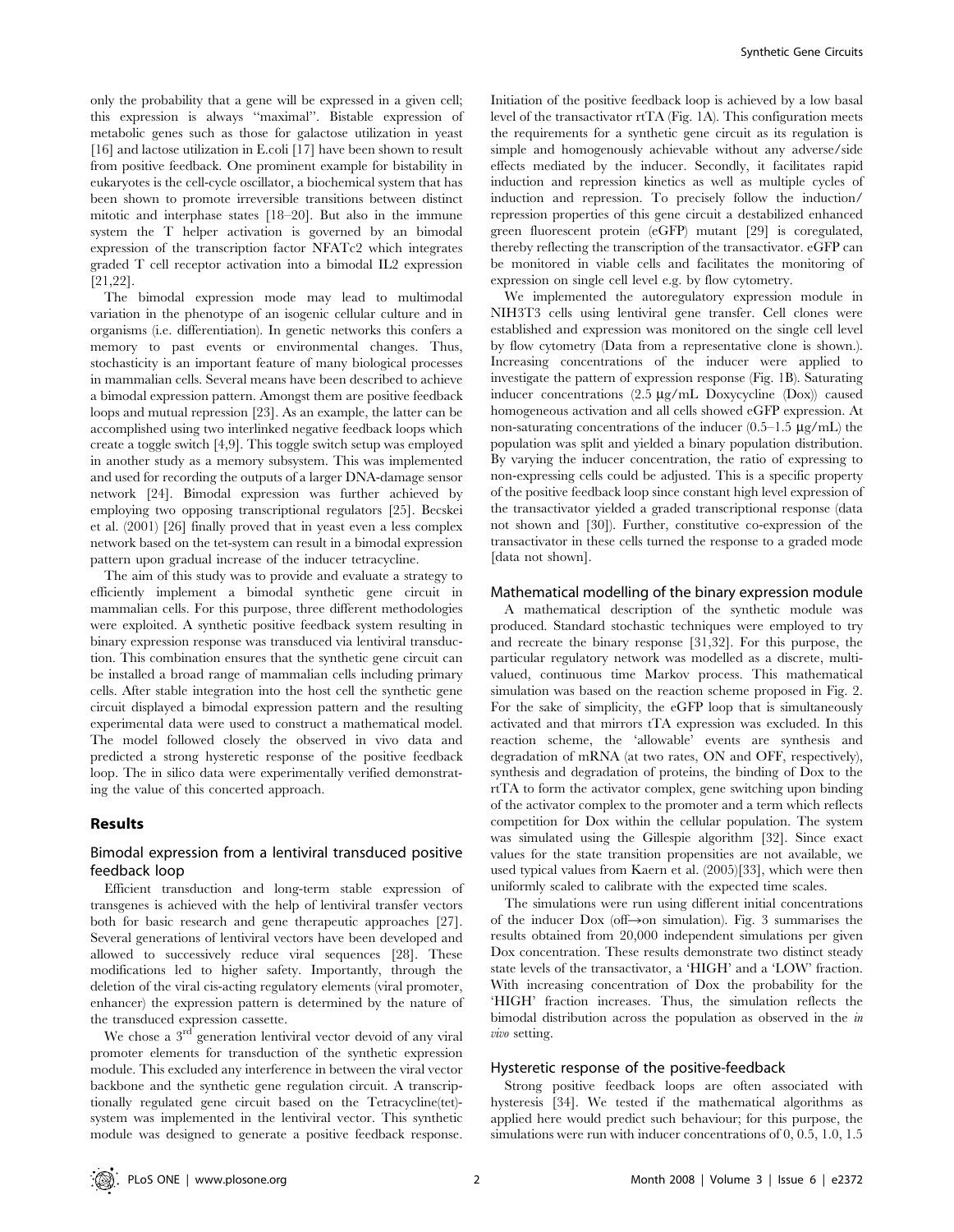

Figure 1. Setup and expression pattern of the positive feedback loop. (a) Vector map of pJSARGFP transducing the positive feedback loop. (b) NIH3T3 cells were stably transduced through lentiviral infection with pJSARGFP. A representative clone was cultivated for four days with the indicated Dox concentrations (in µg/ml) and analyzed for GFP expression using flow cytometry. The numbers in brackets represent the percentage of cells which fall in the respective marker regions. The bimodal response is clearly visible from this data. doi:10.1371/journal.pone.0002372.g001

and  $2.5 \mu g/mL$ , but applying initial condition vectors that were taken from the end of the earlier simulations at saturating inducer levels (on $\rightarrow$ off simulation). The mathematical simulation showed



Figure 2. Reaction scheme for the feedback system. Each node corresponds to a reaction governed by a transition propensity, with lines and arrows representing reactants and products, respectively. A dotted line signifies that the 'reactant' is not consumed. doi:10.1371/journal.pone.0002372.g002

that for the on $\rightarrow$ off situation a much lower concentration of the inducer was needed to switch off the system and decrease the probability of a given cell being in the 'HIGH' fraction. A summary of the on $\rightarrow$ off simulations is provided in Figure 4; for comparison, the corresponding graph for the off $\rightarrow$ on simulation is also indicated. Thus, the history of the system clearly defines the distribution within the population: for example, while a shift from 0 to 1  $\mu$ g/mL of Dox gives rise to a clear binary pattern with 70% of cells in the 'HIGH' fraction, the downward shift from  $2.5 \mu g$ / mL to 1  $\mu$ g/mL results in more than 80% of the cells remaining 'HIGH'. Importantly, for all applied concentrations of Dox, the final distribution favoured the 'HIGH' expression level for the on $\rightarrow$ off simulation.

We asked if this mathematical prediction is supported by experimental data and transferred the conditions used for simulation to isogenic cells with different cultivation histories. For this purpose, cells were cultivated for four days with nonsaturating inducer concentrations  $(1 \ \mu g/ml)$ . This treatment generates two populations (see Fig. 1B). Both cell populations were sorted and subsequently again cultivated with different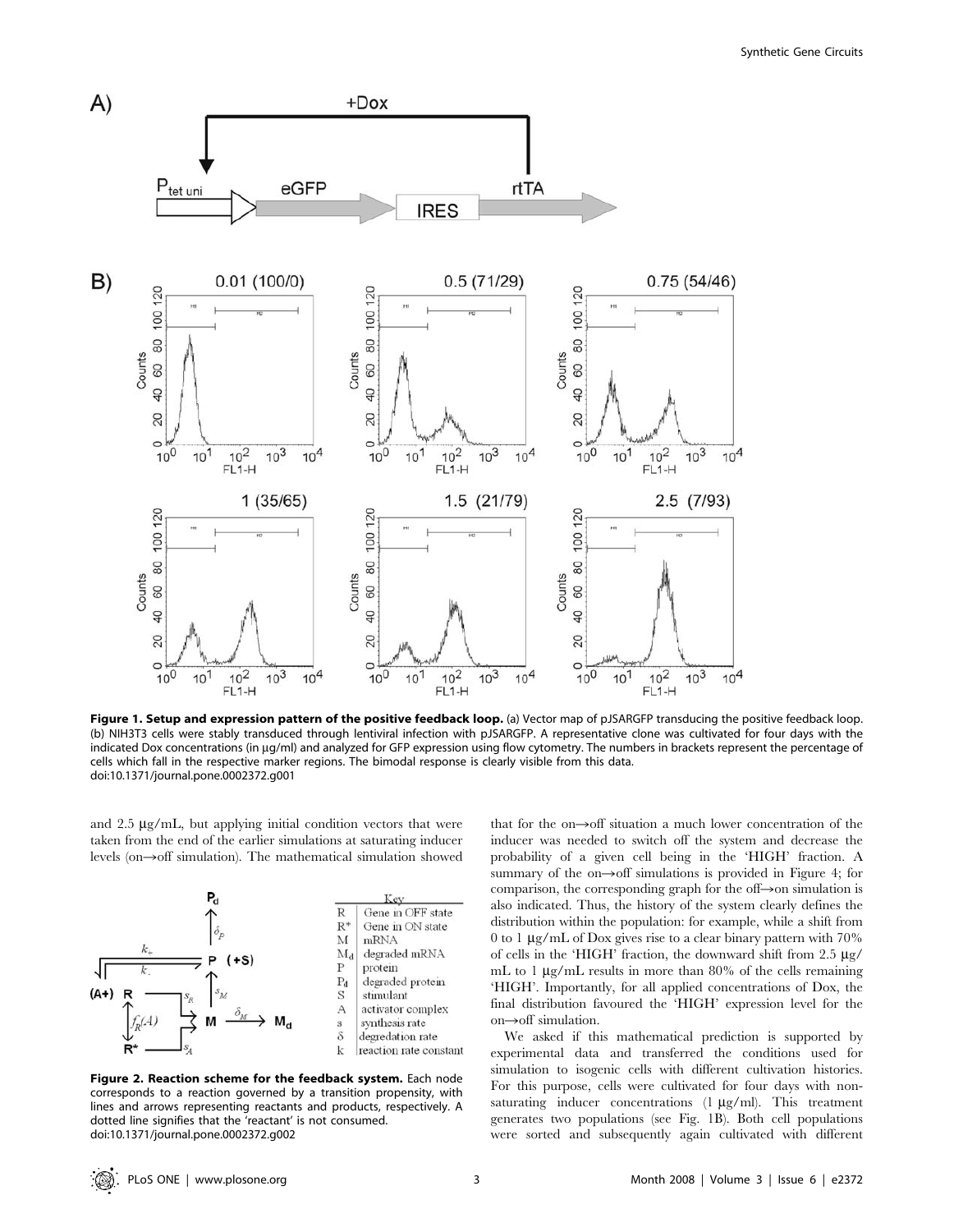

Figure 3. Simulations of the expression behaviour of the positive feedback loop. The simulations based on the Gillespie algorithm were run as described in the text. Increasing concentrations of Dox (0, 0.5, 1, 1.5 and 2.5 µg/mL) were applied as indicated. The resulting transactivator molecule counts were monitored. The population histograms show the probability of a respective transactivator level. The system parameters were  $k_{on} = 20$ ,  $k_{off} = 20$ , sA = 50, sR = 5, sP = 0.2,  $\delta_M = 0.1$ ,  $\delta_P = 0.05$ , k + = 20 and k - = 10. doi:10.1371/journal.pone.0002372.g003

inducer concentrations  $(0, 0, 1, 0, 5, 0, 75, 1, 0, 1, 5, 2, 0, 0, 1, 2, 5, \mu g)$ mL Dox). As expected, both populations behaved uniformly for 0 Dox and  $2.5 \mu g/mL$  Dox: both ceased expression of eGFP upon cultivation without any Dox, and showed fully activated expression



Figure 4. Computer simulations predict hysteretic behaviour. Based on the simulations in Figure 3 and corresponding simulations of the on $\rightarrow$ off transitions. The lower curve represents the percentage of cells in the 'HIGH' expression region as the concentration of Dox is gradually increased. The upper curve shows the percentage of cells in the 'HIGH' expression region after a transition from a saturating Dox level to that shown. doi:10.1371/journal.pone.0002372.g004

under saturating conditions  $(2.5 \mu g/mL)$ . However, the cell pools displayed an inhomogeneous expression pattern at non-saturating levels of  $0.1-2.0 \mu g/mL$ : while cells from the 'low' population provided a bimodal distribution, the 'high' population cells remained fully induced at inducer levels of  $0.5 \mu g/mL$  and above (Fig. 5A). Only cells, cultivated with low concentrations of the inducer  $(0.1 \mu g/mL$  and below) also showed a bimodal expression pattern resulting in two populations. In (Fig. 5B) the obtained expression are plotted against the Dox concentration. Together, these data confirm the hysteretic behaviour of the cells as predicted from the mathematical model.

## **Discussion**

A goal of synthetic biology is to describe and understand naturally occurring networks by constructing synthetic analogues. Mathematical modelling of such synthetic modules allows to describe and evaluate the installed networks. Further, predictions can be made which are subsequently experimentally verified. However, the installation of synthetic gene circuits in cells of higher eukaryotes is still not sufficiently solved. In particular, primary cells or even animals are so far not available for systems biology approaches. This is attributed not only to the genetic and phenotypic complexity of these natural systems but also to the lack of reliable methods to implement synthetic cassettes. Here, we show that expression cassettes conferring bimodal expression can be efficiently transduced with the help of lentiviral vectors. The results presented here were obtained with an immortalized cell line (NiH3T3 cells). However, the real strength of lentiviral transduction is that not only cell lines but also primary cells of different origin and from different species can be transduced. Preliminary data demonstrate that transduction of the synthetic gene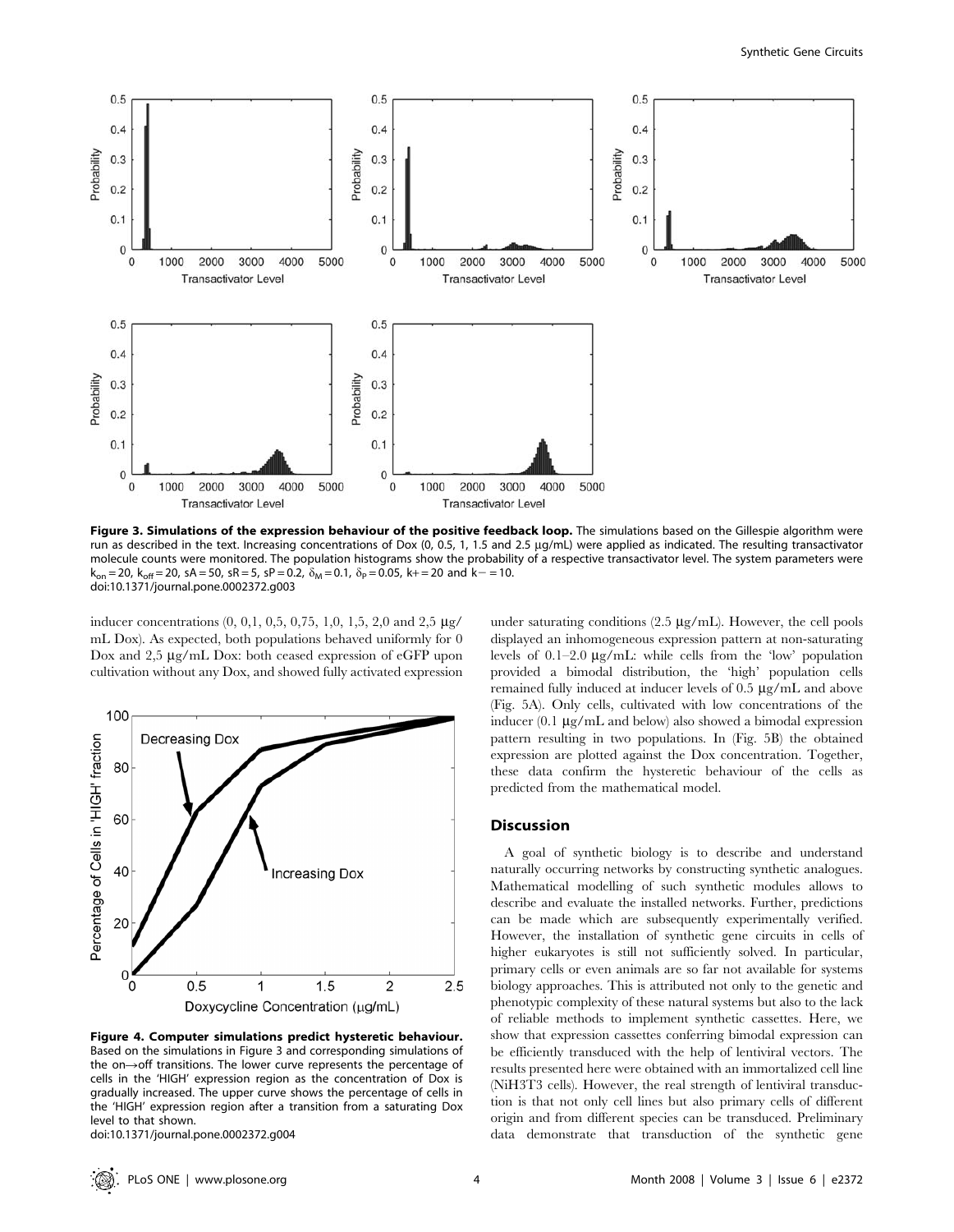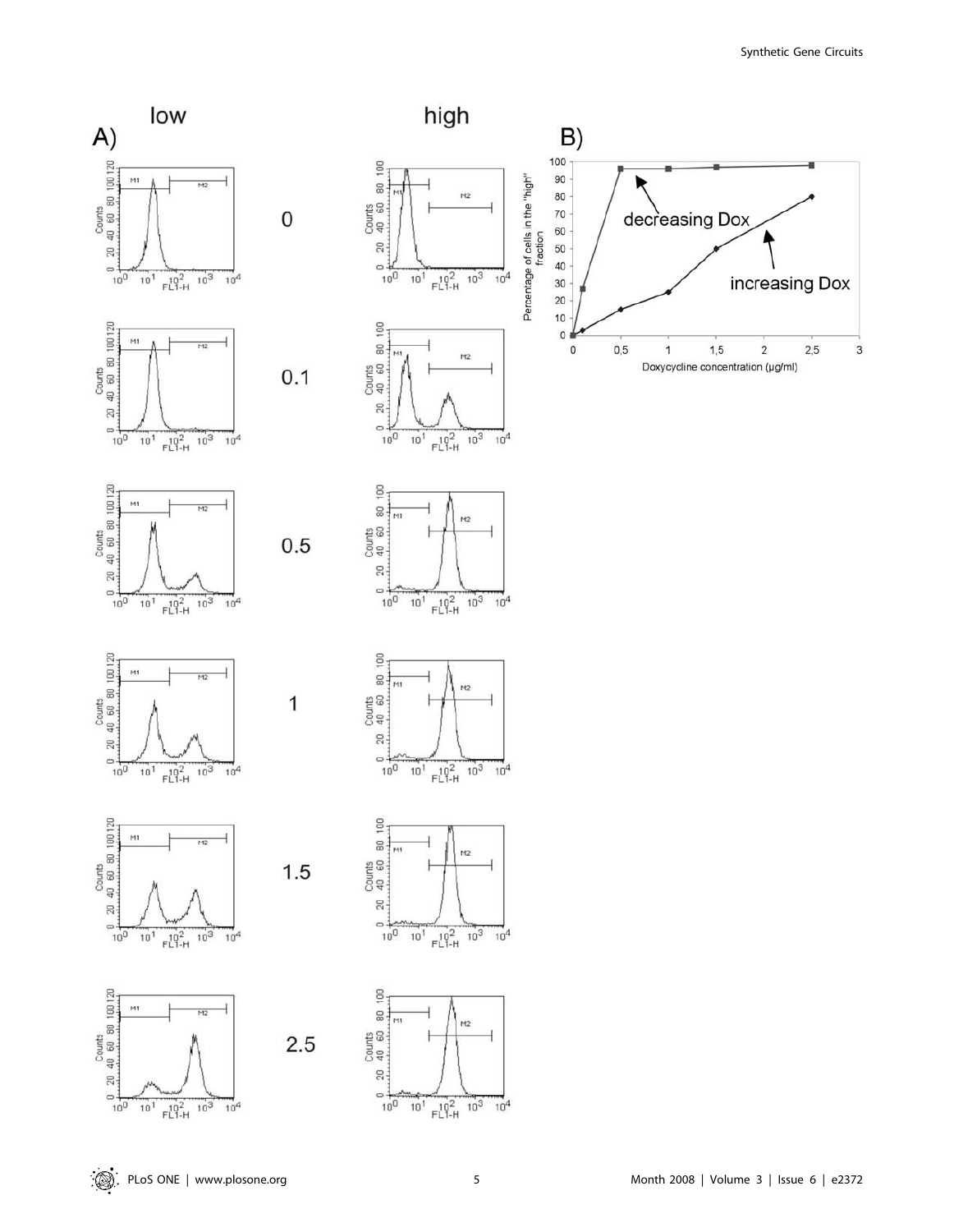Figure 5. Hysteretic behaviour of cells carrying the positive feedback loop. (a) Cells carrying the autoregulated cassette (Fig. 1A) were cultivated with 1 µg/mL of Dox for 4 days and then sorted. The eGFP positive cell population is designated with 'high', the eGFP negative cell population is designated with 'low'. After sorting the cells were cultivated for additional 4 days with the indicated Dox concentrations. (b) The number of GFP positive cells is plotted against the applied Dox concentration. The blue line reflects the off->on experiment, the red line the  $corresponding on \rightarrow off even$ doi:10.1371/journal.pone.0002372.g005

regulation circuit is feasible and efficient also in primary cells, Importantly, the expression characteristics of the positive feedback loop are comparable to those observed in the NiH3T3 cells (data not shown). Establishing a mathematical model based on stochasticity we further describe and predict expression patterns.

Stochasticity is frequently encountered in biological systems. In particular, they contribute to transcriptional and translational processes [2,35–38]. Generally, it would be expected that stochasticity would compromise the precise control of gene expression levels eventually with detrimental consequences. Indeed, this has been described for several situations [1,16,39]. However, stochasticity also provides a mechanism to generate certain diversification of individual cells within a population–and thus is advantageous under certain conditions, e.g. when the cell encounters stress conditions [40]. Different natural networks in which stochastic expression leads to a phenotypic heterogeneity of isogenic cells have been described [reviewed in 33]. This includes the lysogeny decision in phage lambda; here, an initially homogenous population is split due to molecular fluctuation [41]. Also, the HIV-1 Tat expression module gives rise to fluctuations that create distinct phenotypes from a single proviral integration [42].

In mammalian systems, stochasticity seems to play a particularly important role in development and differentiation processes such as hematopoiesis [43]. Such decisions are also encountered in networks governing apoptosis [44] and the cell cycle [34]. Also, stochasticity can be involved in diseases, in particular in those which arise from transcription factor haploinsufficiency; upon stochastic simulation evidence was given that haploinsufficient systems are more susceptible to disturbances in expression [45]. Experimental evidence confirmed this result, demonstrating a decreased probability of gene activation in haploinsufficient cells [46]. In summary, it seems that stochastic fluctuations, whilst problematic in a homeostatic context, may prove to be essential within the context of development and differentiation of cellular populations.

In previous studies it was demonstrated that a bimodal expression pattern was realized when a repressor and a transactivator compete for the same DNA binding site [25] by two interlinked negative feedback loops [4,9] or by positive feedback and mutual expression [23]. Here, we show that a less complex network consisting of a transactivator and its responsive promoter is sufficient for provoking bimodal expression in a mammalian system. In this respect, the described positive feedback modules represent ideal building blocks to artificially provoke allor-nothing-answers in mammalian cells.

The mathematical model predicts a hysteretic expression pattern from the synthetic positive feedback loop. This prediction was experimentally verified. Such a strong a strong hysteretic response is expected to occur only from strong positive feedback loops. The hysteretic response of feedback modules can be tuned by the strength of the positive feedback [34]. To achieve such a response with the synthetic modules presented here, transactivator mutants eliciting activation at different inducer levels [47] might be of benefit. Furthermore, the hysteretic response can be modulated to different strengths through the connection of a positive feedback loop with a transcriptional repressor [10].

This latter approach pinpoints that for the establishment of complex multigene networks, several non-interacting switches (transactivators) or relais (promoters) are needed. Progress has been made in the creation of independent gene regulation for mammalian systems [for review see 48]. The combination of different systems within single cells or animals would allow to differentially control distinct circuits. As exemplified by this study the lentiviral transduction of a synthetic positive feedback circuit proves useful. Exploiting this tool for transduction of independently regulated synthetic modules will allow to reliably install more complex networks in mammalian cells including primary cells. Thereby, it provides an important step to synthetically modify these systems for systems biology approaches.

## Materials and Methods

#### Cell culture

Murine fibroblast NIH3T3 cells (ATCC CRL-1658) and 293T cells (human embryonal kidney cells transduced with the simian virus 40 large T antigen) were maintained in Dulbecco's modified Eagle's medium (DMEM). Media were supplemented with 10% fetal calf serum, 2 mM L-glutamine and penicillin (10 U/ml), and streptomycin (100 µg/mL). Doxycycline (Dox) was dissolved in ethanol, filtered and stored at  $-20^{\circ}$ C. The genetic insert, pJSARGFP (synonym: TREAutoR3) was described previously [49].

## Gene transduction

Lentiviral production was achieved through calcium phosphate transfection of four plasmids. For this purpose,  $2\times10^5$  (293T) cells were plated per  $9 \text{ cm}^2$  one day prior to transfection. The lentiviral expression module was transfected into  $2\times10^5$  293T cells, along with the helper plasmids pLP1 (gag-pol), pLP2 (Rev) and pLP/ VSV-g (VSV g) (all obtained from Invitrogen). For transfection, 1,3  $\mu$ g of lentiviral expression plasmid with 0,9  $\mu$ g of pLP1, 0,3  $\mu$ g of LP2, and 0,5  $\mu$ g of pLP/VSVg were mixed with 15  $\mu$ L 2.5 M CaCl<sub>2</sub>, and adjusted with H<sub>2</sub>O to give a final volume of 150  $\mu$ L. The DNA solution was dropwise added to  $150 \mu L$  HEBS  $(280 \text{ mM NaCl}, 50 \text{ mM HEPES}, 1.5 \text{ mM Na}_2\text{HPO}_4, \text{ pH } 7.1)$ under vigorous vortexing and incubated at room temperature for 10 min. After 12 h the transfection media was renewed and the virus containing supernatant was collected two and three days after transfection. The supernatant was filtered (pore size  $0.45 \mu m$ ) and frozen at  $-70^{\circ}$ C. For infection 1\*10<sup>5</sup> NIH3T3 were plated per  $9 \text{ cm}^2$  dish a day prior to infection. At the day of infection the viral supernatant was supplemented with Polybrene  $(8 \mu g/mL)$ and added to the cells for 8 h. The multiplicity of infection was set to 1 to obtain single copy integration of the synthetic gene circuit.

#### Reporter Gene Expression

To determine eGFP expression  $1\times10^5$  cells were cultivated per 6 well plate with the indicated Dox concentrations for the indicated time spans. The cells were washed with PBS, trypsinized and centrifuged at 200 g for five minutes. Cells were stained with Propidium iodide  $(50 \text{ }\mu\text{g/mL})$  to exclude dead cells from the analysis. The cells were analysed for eGFP expression by flow cytometry using a FACSCalibur (Becton Dickinson).